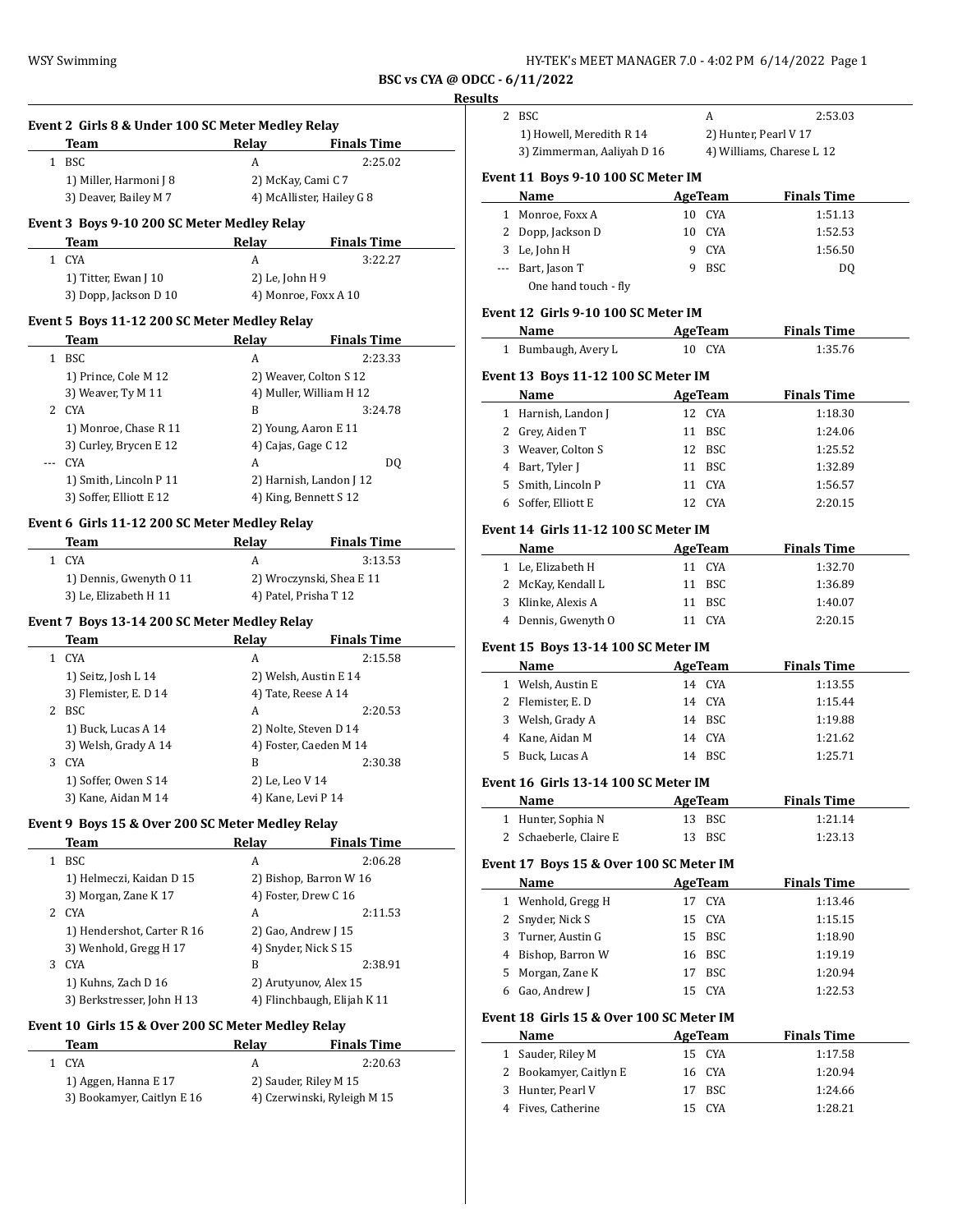| HY-TEK's MEET MANAGER 7.0 - 4:02 PM 6/14/2022 Page 2 |  |  |  |
|------------------------------------------------------|--|--|--|
|------------------------------------------------------|--|--|--|

#### **Results**

| Event 19 Boys 8 & Under 25 SC Meter Freestyle   |                                       |    |            |                    |  |  |  |
|-------------------------------------------------|---------------------------------------|----|------------|--------------------|--|--|--|
| <b>Name</b>                                     |                                       |    | AgeTeam    | <b>Finals Time</b> |  |  |  |
| 1                                               | Hillier IV, Trevor C                  | 8  | <b>BSC</b> | 21.91              |  |  |  |
|                                                 | 2 Horner, Jace D                      | 8  | <b>CYA</b> | 22.89              |  |  |  |
| 3                                               | Muller, Jackson E                     |    | BSC.       | 23.53              |  |  |  |
| 4                                               | Haertsch III, Robbie J                |    | <b>BSC</b> | 28.75              |  |  |  |
| 5.                                              | Flinchbaugh, Jake P                   | 6  | CYA        | 31.63              |  |  |  |
| ---                                             | Hillier, Camden J                     | 6  | BSC.       | X28.56             |  |  |  |
|                                                 | --- Donnelly, Levi J                  | 8  | BSC        | X49.88             |  |  |  |
|                                                 | May, Ethan J                          | 5. | <b>BSC</b> | X1:48.63           |  |  |  |
| Event 20  Girls 8 & Under 25 SC Meter Freestyle |                                       |    |            |                    |  |  |  |
|                                                 | <b>Finals Time</b><br>Name<br>AgeTeam |    |            |                    |  |  |  |

|          | 1 Weaver, Cora E        | 7 | BSC        | 25.83    |
|----------|-------------------------|---|------------|----------|
|          | 2 McAllister, Hailey G  | 8 | <b>BSC</b> | 27.62    |
| 3        | Russell, Scarlett O     | 7 | <b>CYA</b> | 30.50    |
| 4        | Bumbaugh, Jocelyn E     | 6 | CYA        | 30.83    |
| 5.       | Miller, Haidyn J        | 6 | <b>BSC</b> | 41.13    |
| 6        | Bankos, Alice M         | 7 | <b>CYA</b> | 41.78    |
|          | --- Keenan, Ellie M     | 6 | CYA        | X36.57   |
|          | --- McAllister, Carys R | 7 | CYA        | X40.83   |
| $\cdots$ | Colin, Cece J           | 8 | <b>BSC</b> | X41.28   |
|          | --- Smith, Maeve M      | 6 | CYA        | X1:02.26 |

# **Event 21 Boys 9-10 50 SC Meter Freestyle**

|    | Name                    |    | AgeTeam    | <b>Finals Time</b> |
|----|-------------------------|----|------------|--------------------|
| 1  | Lodato, Joe J           | 10 | <b>CYA</b> | 39.33              |
|    | 2 Titter, Ewan J        | 10 | <b>CYA</b> | 41.28              |
| 3  | May, Aidan J            | 9  | <b>BSC</b> | 48.44              |
|    | 4 Friedrich, Matthew R  | 10 | CYA        | 57.10              |
| 5. | Howell, Peter T         | 10 | <b>BSC</b> | 58.96              |
|    | --- McCracken, Daniel A | 10 | <b>CYA</b> | X54.65             |
|    | --- Ostrom, Paxton J    | 9  | <b>CYA</b> | X1:13.09           |
|    | --- McEvoy, Connor P    |    | CYA        | X2:34.02           |

#### **Event 22 Girls 9-10 50 SC Meter Freestyle**

|          | <b>Name</b>           | AgeTeam |            | <b>Finals Time</b> |
|----------|-----------------------|---------|------------|--------------------|
|          | Hinkle, Abbie E       | 10      | <b>BSC</b> | 38.53              |
| 2        | Miller, Harmoni J     | 8       | <b>BSC</b> | 1:00.26            |
| 3.       | McAllister, Kendall J | 9       | <b>CYA</b> | 1:03.60            |
| 4        | Kauffman, Addie G     | 10      | CYA        | 1:05.76            |
| 5.       | Baird, Emma M         | 10      | CYA        | 1:09.78            |
| 6        | Deaver, Bailey M      | 7       | <b>BSC</b> | 1:10.87            |
|          | --- Tice, Alivia R    | 9       | <b>CYA</b> | X1:21.40           |
| $\cdots$ | Dietz, Braelyn L      |         | CYA        | X1:49.44           |

# **Event 23 Boys 11-12 50 SC Meter Freestyle**

|              | Name                  |    | AgeTeam    | <b>Finals Time</b> |
|--------------|-----------------------|----|------------|--------------------|
| $\mathbf{1}$ | Weaver, Colton S      |    | 12 BSC     | 30.19              |
| 2            | Schaeberle, Chase D   | 11 | <b>BSC</b> | 32.08              |
| 3            | Grey, Aiden T         | 11 | <b>BSC</b> | 32.51              |
| 4            | Soffer. Elliott E     |    | 12 CYA     | 38.72              |
| 5.           | Flinchbaugh, Elijah K |    | 11 CYA     | 40.63              |
| 6            | Monroe, Chase R       |    | 11 CYA     | 42.19              |
| 7            | Palmer, Harrison T    |    | 12 CYA     | 48.00              |
|              | Palmer, James S       |    | 12 CYA     | X40.63             |
|              | Curley, Brycen E      |    | 12 CYA     | X44.59             |
|              | Mair, Carson          | 11 | <b>CYA</b> | X48.20             |
|              | Shaw, Taurean W       | 11 | <b>CYA</b> | X48.65             |
|              |                       |    |            |                    |

| --- Cajas, Gage C     | 12 CYA | X49.33   |
|-----------------------|--------|----------|
| --- Anderson, Logan A | 12 CYA | X53.02   |
| --- Starner, Evan A   | 11 CYA | X56.77   |
| --- Young, Aaron E    | 11 CYA | X1:06.34 |

#### **Event 24 Girls 11-12 50 SC Meter Freestyle**

| Name                   | AgeTeam |        | <b>Finals Time</b> |  |
|------------------------|---------|--------|--------------------|--|
| 1 Slonaker, Addie G    |         | 12 BSC | 36.38              |  |
| 2 Williams, Charese L  |         | 12 BSC | 43.60              |  |
| 3 Brodbeck, Madalynn I |         | 11 CYA | 50.71              |  |
| 4 Patel, Prisha T      |         | 12 CYA | 56.32              |  |
| --- Moss, Alira N      |         | 11 BSC | D <sub>0</sub>     |  |
| False start            |         |        |                    |  |

# **Event 25 Boys 13-14 50 SC Meter Freestyle**

|   | Name                      | AgeTeam |            | <b>Finals Time</b> |
|---|---------------------------|---------|------------|--------------------|
| 1 | Foster, Caeden M          |         | 14 BSC     | 29.14              |
|   | 2 Welsh, Austin E         |         | 14 CYA     | 129.14             |
|   | 3 Nolte, Steven D         |         | 14 BSC     | 30.22              |
|   | 4 Tate, Reese A           |         | 14 CYA     | 31.49              |
|   | 5 Berkstresser, John H    |         | 13 CYA     | 33.07              |
|   | 6 Smith-Simmons, Elijah J |         | <b>BSC</b> | 59.33              |

#### **Event 26 Girls 13-14 50 SC Meter Freestyle**

| Name                 | AgeTeam | <b>Finals Time</b> |
|----------------------|---------|--------------------|
| 1 Billet, Pyta S     | 13 CYA  | 30.63              |
| 2 Brandt, Whiskie J  | 13 BSC  | 31.15              |
| 3 Olver, Abigail P   | 14 BSC  | 36.56              |
| 4 Howell, Meredith R | 14 BSC  | 45.06              |

#### **Event 27 Boys 15 & Over 50 SC Meter Freestyle**

|   | Name                      | AgeTeam |        | <b>Finals Time</b> |
|---|---------------------------|---------|--------|--------------------|
| 1 | Foster, Drew C            |         | 16 BSC | 28.31              |
|   | 2 Hendershot, Carter R    |         | 16 CYA | 28.63              |
|   | 3 Turner, Austin G        |         | 15 BSC | 29.32              |
|   | 4 Strickhouser, Logan D   |         | 16 BSC | 32.69              |
|   | 5 Thompson, Christopher L |         | 15 CYA | 32.81              |
|   | Kuhns, Zach D             | 16.     | C.YA   | 33.08              |

#### **Event 28 Girls 15 & Over 50 SC Meter Freestyle**

| Name                   | AgeTeam | <b>Finals Time</b> |  |
|------------------------|---------|--------------------|--|
| 1 Sauder, Riley M      | 15 CYA  | 31.39              |  |
| 2 Aggen, Hanna E       | 17 CYA  | 32.19              |  |
| 3 Zimmerman, Aaliyah D | 16 BSC  | 32.46              |  |

# **Event 29 Boys 8 & Under 25 SC Meter Backstroke**

|   | Name                     | AgeTeam |            | <b>Finals Time</b> |
|---|--------------------------|---------|------------|--------------------|
| 1 | Horner, Jace D           | 8       | <b>CYA</b> | 33.33              |
|   | 2 Hillier IV, Trevor C   | 8       | <b>BSC</b> | 34.00              |
|   | 3 Haertsch III, Robbie J |         | <b>BSC</b> | 37.12              |
|   | 4 Matseur, Nolan P       | 8       | <b>BSC</b> | 48.76              |
|   | 5 Flinchbaugh, Jake P    | 6       | CYA        | 1:06.01            |
|   | --- Hillier, Camden J    | 6       | <b>BSC</b> | X52.70             |
|   | --- Donnelly, Levi J     | 8       | <b>BSC</b> | X56.10             |
|   | --- May, Ethan J         |         | <b>BSC</b> | X1:09.26           |

#### **Event 30 Girls 8 & Under 25 SC Meter Backstroke**

| Name                  | AgeTeam | <b>Finals Time</b> |  |
|-----------------------|---------|--------------------|--|
| 1 Russell, Scarlett 0 | 7 CYA   | 35.82              |  |
| 2 Bumbaugh, Jocelyn E | 6 CYA   | 36.38              |  |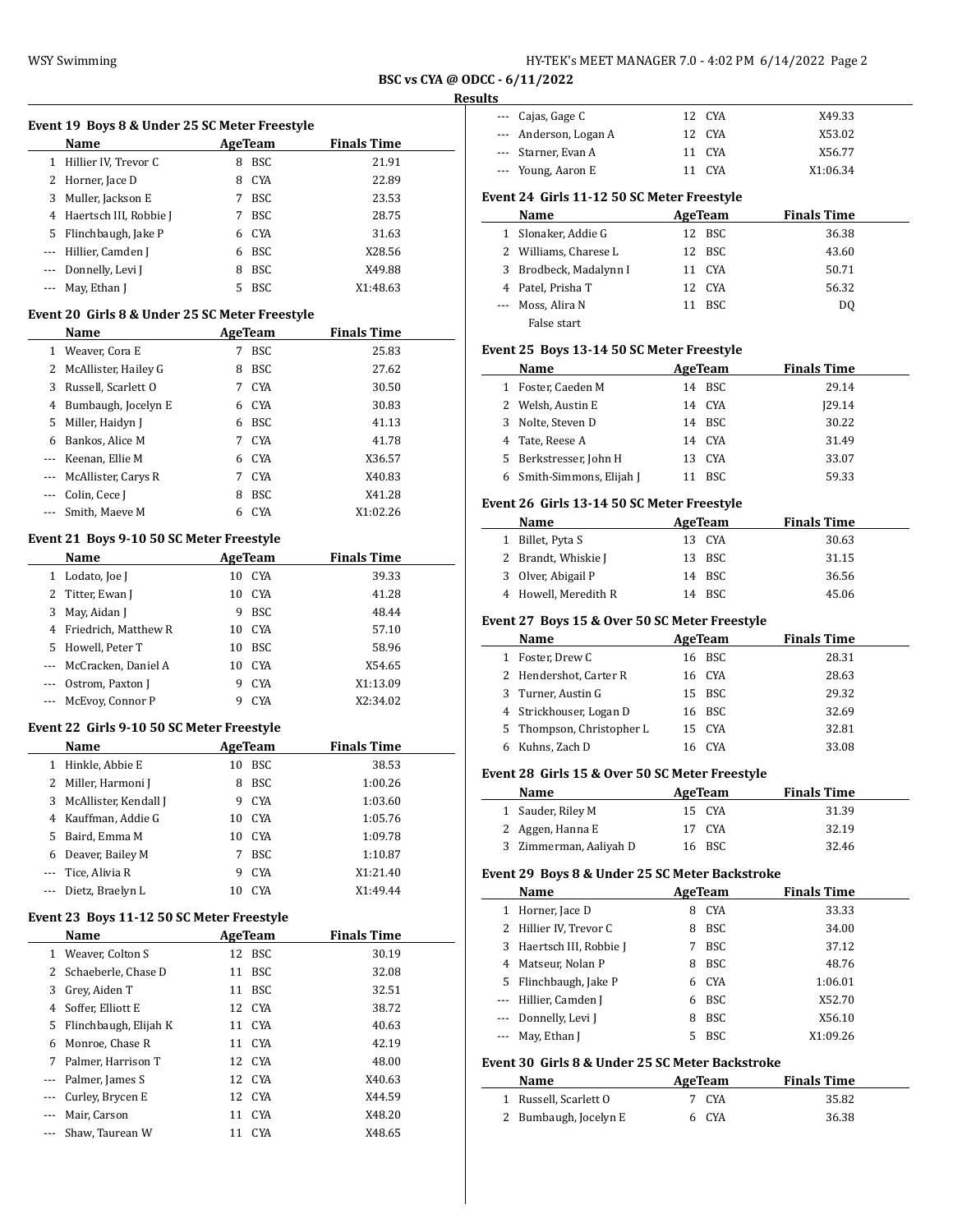| HY-TEK's MEET MANAGER 7.0 - 4:02 PM 6/14/2022 Page 3 |  |  |
|------------------------------------------------------|--|--|
|------------------------------------------------------|--|--|

#### **Results**

| (Event 30 Girls 8 & Under 25 SC Meter Backstroke) |                                           |    |                |                    |  |  |  |  |  |
|---------------------------------------------------|-------------------------------------------|----|----------------|--------------------|--|--|--|--|--|
| <b>Finals Time</b><br>Name<br>AgeTeam             |                                           |    |                |                    |  |  |  |  |  |
| 3                                                 | Bankos, Alice M                           | 7  | CYA            | 46.52              |  |  |  |  |  |
| 4                                                 | Colin, Cece J                             | 8  | <b>BSC</b>     | 48.07              |  |  |  |  |  |
| 5.                                                | Miller, Haidyn J                          | 6  | BSC            | 50.52              |  |  |  |  |  |
| $\cdots$                                          | McAllister, Carys R                       | 7  | CYA            | X40.45             |  |  |  |  |  |
|                                                   | Smith, Maeve M                            | 6  | CYA            | X48.88             |  |  |  |  |  |
|                                                   | Keenan, Ellie M                           | 6  | CYA            | X50.27             |  |  |  |  |  |
|                                                   | Miller, Harmoni J                         | 8  | <b>BSC</b>     | NS.                |  |  |  |  |  |
|                                                   | Event 31 Boys 9-10 50 SC Meter Backstroke |    |                |                    |  |  |  |  |  |
|                                                   | Name                                      |    | <b>AgeTeam</b> | <b>Finals Time</b> |  |  |  |  |  |
| 1                                                 | Bart, Jason T                             | 9  | <b>BSC</b>     | 44.45              |  |  |  |  |  |
| 2                                                 | Matseur, Linus Z                          | 10 | <b>BSC</b>     | 46.71              |  |  |  |  |  |
| 3                                                 | Titter, Ewan J                            | 10 | CYA            | 52.16              |  |  |  |  |  |
| 4                                                 | Lodato Joe I                              |    | 10. CYA        | 52.35              |  |  |  |  |  |

|    | Event 31 Boys 9-10 50 SC Meter Backstroke |                    |            |         |  |  |  |
|----|-------------------------------------------|--------------------|------------|---------|--|--|--|
|    | <b>Name</b>                               | <b>Finals Time</b> |            |         |  |  |  |
| 1. | Bart, Jason T                             | 9                  | <b>BSC</b> | 44.45   |  |  |  |
|    | 2 Matseur, Linus Z                        | 10                 | BSC.       | 46.71   |  |  |  |
|    | 3 Titter, Ewan J                          |                    | 10 CYA     | 52.16   |  |  |  |
|    | 4 Lodato, Joe J                           | 10                 | CYA        | 52.35   |  |  |  |
|    | 5 Friedrich, Matthew R                    | 10                 | C.YA       | 1:09.33 |  |  |  |

--- Ostrom, Paxton J 9 CYA X1:27.21 --- Howell, Peter T 10 BSC DQ

#### **Event 32 Girls 9-10 50 SC Meter Backstroke**

Did not finish on back

| <b>Name</b>             |     | AgeTeam | <b>Finals Time</b> |
|-------------------------|-----|---------|--------------------|
| 1 McAllister, Kendall J | 9   | CYA     | 1:13.07            |
| 2 Baird, Emma M         | 10. | CYA     | 1:15.57            |
| 3 Kauffman, Addie G     | 10. | CYA     | 1:18.75            |
| --- Tice, Alivia R      | 9   | CYA     | X1:37.10           |
| --- Dietz, Braelyn L    | 10  | CYA     | X2:09.12           |

# **Event 33 Boys 11-12 50 SC Meter Backstroke**

|               | Name                 | AgeTeam |            | <b>Finals Time</b> |
|---------------|----------------------|---------|------------|--------------------|
| $\mathbf{1}$  | Prince, Cole M       |         | 12 BSC     | 34.38              |
|               | 2 Weaver, Ty M       | 11      | <b>BSC</b> | 41.50              |
| 3             | Bart, Tyler J        | 11      | BSC        | 41.69              |
|               | 4 Titter, Liam P     |         | 12 CYA     | 43.28              |
|               | 5 King, Bennett S    |         | 12 CYA     | 46.69              |
| 6             | Young, Aaron E       |         | 11 CYA     | 49.78              |
|               | --- Curley, Brycen E |         | 12 CYA     | X53.33             |
|               | Cajas, Gage C        |         | 12 CYA     | X1:04.87           |
|               | --- Palmer, James S  |         | 12 CYA     | X1:07.15           |
| $\cdots$      | Anderson, Logan A    |         | 12 CYA     | X1:09.32           |
| $\frac{1}{2}$ | McCracken, Sean A    | 11      | CYA        | X1:19.69           |

# **Event 34 Girls 11-12 50 SC Meter Backstroke**

| <b>Name</b>            | AgeTeam | <b>Finals Time</b> |  |
|------------------------|---------|--------------------|--|
| 1 Goodling, Natalie H  | 12 BSC  | 44.50              |  |
| 2 McKay, Kendall L     | 11 BSC  | 44.58              |  |
| 3 Moss, Alira N        | 11 BSC  | 53.12              |  |
| 4 Wroczynski, Shea E   | 11 CYA  | 55.59              |  |
| 5 Patel, Prisha T      | 12 CYA  | 1:04.09            |  |
| 6 Brodbeck, Madalynn I | CYA     | 1:22.56            |  |

# **Event 35 Boys 13-14 50 SC Meter Backstroke**

| <b>Name</b>               |    | AgeTeam | <b>Finals Time</b> |
|---------------------------|----|---------|--------------------|
| 1 Foster, Caeden M        |    | 14 BSC  | 36.45              |
| 2 Buck, Lucas A           |    | 14 BSC  | 39.19              |
| 3 Soffer, Owen S          |    | 14 CYA  | 40.04              |
| 4 Le, Leo V               |    | 14 CYA  | 41.19              |
| 5 Smith-Simmons, Elijah J | 11 | – BSC   | 1:37.39            |

|              | --- Seitz, Josh L                               |                | 14 CYA         | DQ                 |
|--------------|-------------------------------------------------|----------------|----------------|--------------------|
|              | Completely submerged prior to turn or finish    |                |                |                    |
|              | Event 36 Girls 13-14 50 SC Meter Backstroke     |                |                |                    |
|              | Name                                            |                | <b>AgeTeam</b> | Finals Time        |
|              | 1 Billet, Pyta S                                |                | 13 CYA         | 35.19              |
|              | 2 Hunter, Sophia N                              |                | 13 BSC         | 35.76              |
|              | 3 Howell, Meredith R                            |                | 14 BSC         | 53.20              |
|              |                                                 |                |                |                    |
|              | Event 37 Boys 15 & Over 50 SC Meter Backstroke  |                |                |                    |
|              | Name                                            |                | <b>AgeTeam</b> | <b>Finals Time</b> |
|              | 1 Helmeczi, Kaidan D                            |                | 15 BSC         | 32.27              |
|              | 2 Hendershot, Carter R                          |                | 16 CYA         | 33.34              |
|              | 3 Turner, Austin G                              |                | 15 BSC         | 34.59              |
|              | 4 Kuhns, Zach D                                 |                | 16 CYA         | 35.60              |
|              | 5 Thompson, Christopher L                       |                | 15 CYA         | 38.37              |
|              | 6 Strickhouser, Logan D                         |                | 16 BSC         | 41.46              |
|              | Event 38 Girls 15 & Over 50 SC Meter Backstroke |                |                |                    |
|              | Name                                            |                | AgeTeam        | <b>Finals Time</b> |
|              | 1 Aggen, Hanna E                                |                | 17 CYA         | 33.52              |
|              | 2 Czerwinski, Ryleigh M                         |                | 15 CYA         | 36.31              |
|              | Event 39 Boys 9-10 100 SC Meter Freestyle       |                |                |                    |
|              | Name                                            | <b>AgeTeam</b> |                | <b>Finals Time</b> |
|              | 1 Bart, Jason T                                 |                | 9 BSC          | 1:31.19            |
|              | 2 Dopp, Jackson D                               |                | 10 CYA         | 1:32.51            |
|              | 3 Monroe, Foxx A                                |                | 10 CYA         | 1:42.65            |
|              | 4 May, Aidan J                                  |                | 9 BSC          | 1:54.94            |
|              |                                                 |                |                |                    |
|              |                                                 |                |                |                    |
|              | 5 McCracken, Daniel A                           |                | 10 CYA         | 2:21.09            |
|              | --- Howell, Peter T<br>No touch on turn         |                | 10 BSC         | DQ                 |
|              |                                                 |                |                |                    |
|              | Event 40 Girls 9-10 100 SC Meter Freestyle      |                |                |                    |
|              | Name                                            |                | <b>AgeTeam</b> | <b>Finals Time</b> |
|              | 1 Hinkle, Abbie E                               |                | 10 BSC         | 1:28.44            |
|              | 2 Baird, Emma M                                 |                | 10 CYA         | 2:53.77            |
|              | Event 41 Boys 11-12 100 SC Meter Freestyle      |                |                |                    |
|              | Name                                            |                | AgeTeam        | <b>Finals Time</b> |
|              | 1 Muller, William H                             |                | 12 BSC         | 1:09.51            |
| 2            | Schaeberle, Chase D                             | 11             | BSC            | 1:12.76            |
| 3            | Weaver, Ty M                                    | 11             | <b>BSC</b>     | 1:13.00            |
| 4            | Titter, Liam P                                  | 12             | CYA            | 1:24.28            |
| 5            | King, Bennett S                                 |                | 12 CYA         | 1:28.12            |
|              | 6 Flinchbaugh, Elijah K                         |                | 11 CYA         | 1:35.83            |
| ---          | Monroe, Chase R                                 |                | 11 CYA         | X1:38.12           |
|              | --- Mair, Carson                                |                | 11 CYA         | X1:49.67           |
|              | --- McCracken, Sean A                           | 11             | CYA            | X2:29.14           |
| ---          | Hess, Trey B                                    | 12             | CYA            | XNS                |
|              | Event 42 Girls 11-12 100 SC Meter Freestyle     |                |                |                    |
|              | Name                                            |                | <b>AgeTeam</b> | <b>Finals Time</b> |
| $\mathbf{1}$ | McKay, Kendall L                                |                | 11 BSC         | 1:25.73            |
|              | 2 Klinke, Alexis A                              |                | 11 BSC         | 1:27.76            |
|              | 3 Moss, Alira N                                 |                | 11 BSC         | 1:41.58            |
|              | 4 Patel, Prisha T                               | 12             | CYA            | 1:45.02            |
|              | 5 Dennis, Gwenyth O                             | 11             | CYA            | 2:01.03            |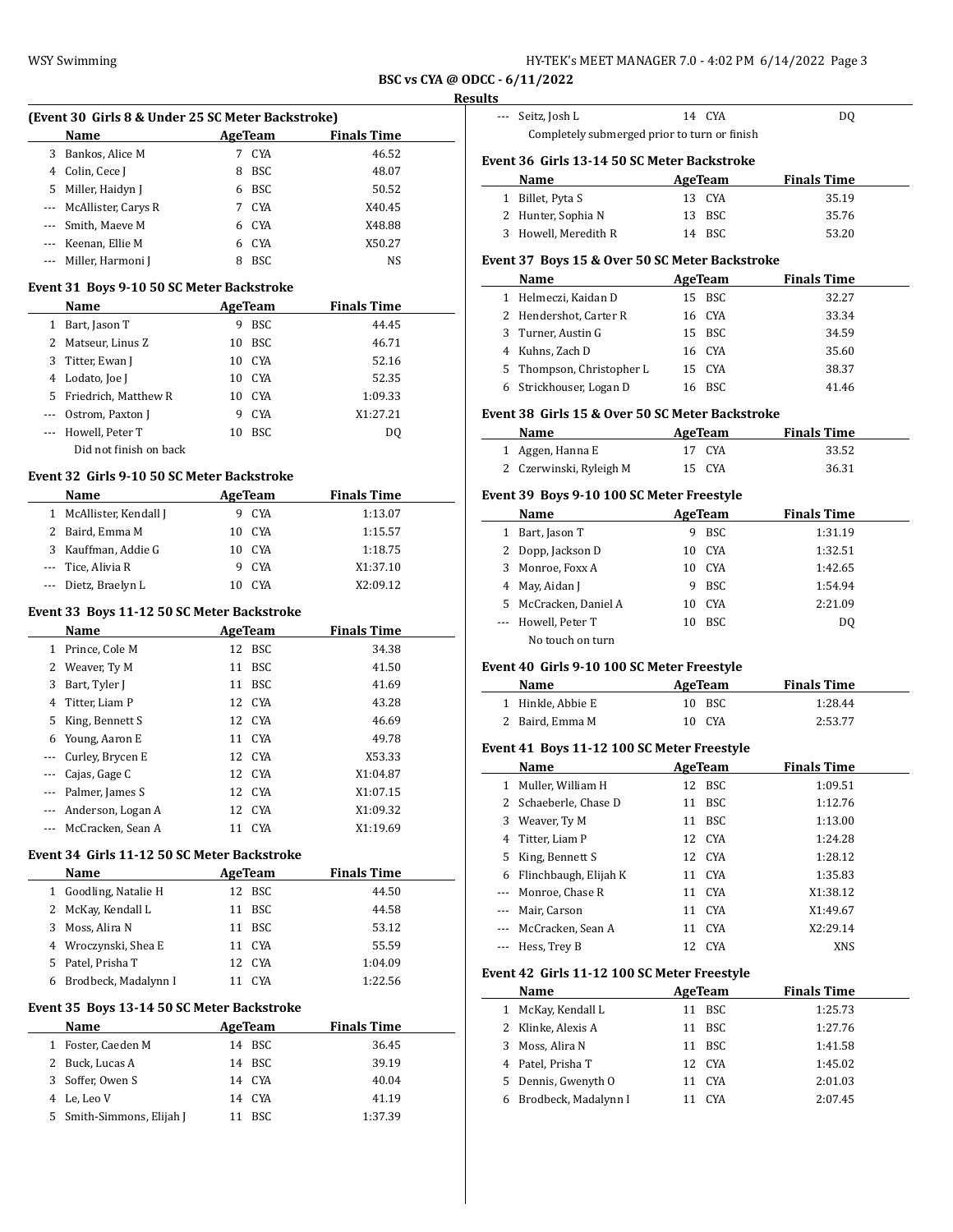| HY-TEK's MEET MANAGER 7.0 - 4:02 PM 6/14/2022 Page 4 |  |  |
|------------------------------------------------------|--|--|
|------------------------------------------------------|--|--|

 $\overline{a}$ 

 $\frac{1}{2}$ 

 $\overline{a}$ 

|     | Event 43 Boys 13-14 100 SC Meter Freestyle                                                                                                                                                                                    |    |                              |                             |
|-----|-------------------------------------------------------------------------------------------------------------------------------------------------------------------------------------------------------------------------------|----|------------------------------|-----------------------------|
|     | Name and the same state of the state of the state of the state of the state of the state of the state of the state of the state of the state of the state of the state of the state of the state of the state of the state of |    | <b>AgeTeam</b>               | <b>Finals Time</b>          |
|     | 1 Welsh, Grady A                                                                                                                                                                                                              |    | 14 BSC                       | 1:04.60                     |
|     | 2 Foster, Caeden M                                                                                                                                                                                                            |    | 14 BSC                       | 1:05.62                     |
|     | 3 Tate, Reese A                                                                                                                                                                                                               |    | 14 CYA                       | 1:06.63                     |
|     | 4 Berkstresser, John H                                                                                                                                                                                                        |    | 13 CYA                       | 1:14.43                     |
|     | 5 Soffer, Owen S                                                                                                                                                                                                              |    | 14 CYA                       | 1:14.50                     |
|     | --- Smith-Simmons, Elijah J<br>No touch on turn                                                                                                                                                                               |    | 11 BSC                       | DQ                          |
|     | Event 44 Girls 13-14 100 SC Meter Freestyle                                                                                                                                                                                   |    |                              |                             |
|     | Name                                                                                                                                                                                                                          |    | AgeTeam                      | <b>Finals Time</b>          |
|     | 1 Billet, Pyta S                                                                                                                                                                                                              |    | 13 CYA                       | 1:07.90                     |
|     | 2 Brandt, Whiskie J                                                                                                                                                                                                           |    | 13 BSC                       | 1:08.16                     |
|     | 3 Schaeberle, Claire E                                                                                                                                                                                                        |    | 13 BSC                       | 1:10.11                     |
|     | 4 Howell, Meredith R                                                                                                                                                                                                          |    | 14 BSC                       | 1:47.33                     |
|     | Event 45 Boys 15 & Over 100 SC Meter Freestyle                                                                                                                                                                                |    |                              |                             |
|     | Name                                                                                                                                                                                                                          |    | AgeTeam                      | <b>Finals Time</b>          |
|     | 1 Helmeczi, Kaidan D                                                                                                                                                                                                          |    | 15 BSC                       | 1:01.20                     |
|     | 2 Foster, Drew C                                                                                                                                                                                                              |    | 16 BSC                       | 1:01.58                     |
|     | 3 Wenhold, Gregg H                                                                                                                                                                                                            |    | 17 CYA                       | 1:02.19                     |
|     | 4 Snyder, Nick S                                                                                                                                                                                                              |    | 15 CYA                       | 1:06.08                     |
|     | 5 Morgan, Zane K                                                                                                                                                                                                              |    | 17 BSC                       | 1:08.41                     |
|     | 6 Thompson, Christopher L                                                                                                                                                                                                     |    | 15 CYA                       | 1:11.95                     |
|     | Event 46 Girls 15 & Over 100 SC Meter Freestyle                                                                                                                                                                               |    |                              |                             |
|     | Name                                                                                                                                                                                                                          |    | <b>AgeTeam</b>               | <b>Finals Time</b>          |
|     | 1 Aggen, Hanna E                                                                                                                                                                                                              |    | 17 CYA                       | 1:10.45                     |
|     | 2 Zimmerman, Aaliyah D                                                                                                                                                                                                        |    | 16 BSC                       | 1:10.68                     |
|     | 3 Bookamyer, Caitlyn E                                                                                                                                                                                                        |    | 16 CYA                       | 1:10.70                     |
|     | Event 47 Boys 8 & Under 25 SC Meter Breaststroke                                                                                                                                                                              |    |                              |                             |
|     | Name<br>1 Muller, Jackson E                                                                                                                                                                                                   |    | AgeTeam                      | <b>Finals Time</b><br>37.71 |
|     |                                                                                                                                                                                                                               |    | 7 BSC                        |                             |
|     | --- Flinchbaugh, Jake P                                                                                                                                                                                                       |    | 6 CYA                        | DQ                          |
|     | --- Matseur, Nolan P                                                                                                                                                                                                          |    | 8 BSC                        | DQ                          |
|     | Event 48 Girls 8 & Under 25 SC Meter Breaststroke<br><u>Name</u>                                                                                                                                                              |    |                              | <u>Finals Time</u>          |
| 1   | McKay, Cami C                                                                                                                                                                                                                 | 7  | <u>AgeTeam</u><br><b>BSC</b> | 41.53                       |
|     |                                                                                                                                                                                                                               | 6  |                              |                             |
|     | --- Bumbaugh, Jocelyn E                                                                                                                                                                                                       | 7  | CYA                          | DQ                          |
| --- | Deaver, Bailey M                                                                                                                                                                                                              |    | <b>BSC</b>                   | DQ                          |
|     | Event 49 Boys 9-10 50 SC Meter Breaststroke<br>Name                                                                                                                                                                           |    | AgeTeam                      | <b>Finals Time</b>          |
|     | 1 Le, John H                                                                                                                                                                                                                  |    | 9 CYA                        | 54.14                       |
|     | 2 Matseur, Linus Z                                                                                                                                                                                                            |    | 10 BSC                       | 55.26                       |
|     | 3 Monroe, Foxx A                                                                                                                                                                                                              | 10 |                              | 55.43                       |
|     |                                                                                                                                                                                                                               |    | CYA                          |                             |
|     | 4 Titter, Ewan J                                                                                                                                                                                                              | 10 | <b>CYA</b>                   | 1:02.02                     |
| 5   | May, Aidan J                                                                                                                                                                                                                  |    | 9 BSC                        | 1:17.39                     |
|     | Event 50 Girls 9-10 50 SC Meter Breaststroke<br>Name                                                                                                                                                                          |    | AgeTeam                      | <b>Finals Time</b>          |
|     | 1 Bumbaugh, Avery L                                                                                                                                                                                                           |    | 10 CYA                       | 52.62                       |
|     | Event 51 Boys 11-12 50 SC Meter Breaststroke                                                                                                                                                                                  |    |                              |                             |
|     |                                                                                                                                                                                                                               |    |                              |                             |
|     | Name                                                                                                                                                                                                                          |    | <b>AgeTeam</b>               | <b>Finals Time</b>          |
|     | 1 Harnish, Landon J                                                                                                                                                                                                           | 12 | CYA                          | 39.71                       |
|     | 2 Prince, Cole M                                                                                                                                                                                                              |    | 12 BSC                       | 40.22                       |

| <b>Results</b> |                        |        |                |  |
|----------------|------------------------|--------|----------------|--|
|                | 3 Weaver, Colton S     | 12 BSC | 40.88          |  |
|                | 4 Schaeberle, Chase D  | 11 BSC | 48.13          |  |
|                | 5 Smith, Lincoln P     | 11 CYA | 1:02.40        |  |
|                | --- Palmer, Harrison T | 12 CYA | X59.40         |  |
|                | --- Titter, Liam P     | 12 CYA | D <sub>0</sub> |  |
|                | --- Hess, Trey B       | C.YA   | XNS            |  |

# **Event 52 Girls 11-12 50 SC Meter Breaststroke**

| Name                  | AgeTeam | <b>Finals Time</b> |  |
|-----------------------|---------|--------------------|--|
| 1 Slonaker, Addie G   | 12 BSC  | 42.31              |  |
| 2 Le, Elizabeth H     | 11 CYA  | 42.40              |  |
| 3 Wroczynski, Shea E  | 11 CYA  | 44.75              |  |
| 4 Goodling, Natalie H | 12 BSC  | 50.34              |  |
| 5 Williams, Charese L | 12 BSC  | 59.40              |  |

# **Event 53 Boys 13-14 50 SC Meter Breaststroke**

| Name              | AgeTeam | <b>Finals Time</b> |
|-------------------|---------|--------------------|
| 1 Nolte, Steven D | 14 BSC  | 42.31              |
| 2 Kane, Aidan M   | 14 CYA  | 42.40              |
| 3 Le, Leo V       | 14 CYA  | 44.45              |
| 4 Kane, Levi P    | 14 CYA  | 44.75              |
| 5 Buck, Lucas A   | 14 BSC  | 50.34              |

#### **Event 54 Girls 13-14 50 SC Meter Breaststroke**

| Name                   | AgeTeam | <b>Finals Time</b> |
|------------------------|---------|--------------------|
| 1 Schaeberle, Claire E | 13 BSC  | 43.89              |
| 2 Hunter, Sophia N     | 13 BSC  | 44.27              |
| 3 Olver, Abigail P     | 14 BSC  | 53.76              |

#### **Event 55 Boys 15 & Over 50 SC Meter Breaststroke**

| Name                    | AgeTeam | <b>Finals Time</b> |
|-------------------------|---------|--------------------|
| 1 Bishop, Barron W      | 16 BSC  | 36.88              |
| 2 Snyder, Nick S        | 15 CYA  | 37.40              |
| 3 Gao, Andrew J         | 15 CYA  | 40.35              |
| 4 Foster, Drew C        | 16 BSC  | 42.00              |
| 5 Arutyunov, Alex       | 15 CYA  | 42.22              |
| 6 Strickhouser, Logan D | 16 BSC  | 45.81              |

#### **Event 56 Girls 15 & Over 50 SC Meter Breaststroke**

| Name                    | AgeTeam | <b>Finals Time</b> |
|-------------------------|---------|--------------------|
| 1 Sauder, Riley M       | 15 CYA  | 41.57              |
| 2 Czerwinski, Ryleigh M | 15 CYA  | 43.23              |
| 3 Fives, Catherine      | 15 CYA  | 44.65              |

#### **Event 57 Boys 8 & Under 25 SC Meter Butterfly**

|  | Name                       | AgeTeam    | <b>Finals Time</b> |
|--|----------------------------|------------|--------------------|
|  | 1 Horner, Jace D           | 8 CYA      | 27.66              |
|  | 2 Muller, Jackson E        | 7 BSC      | 38.59              |
|  | --- Hillier IV, Trevor C   | 8 BSC      | DO                 |
|  | --- Haertsch III, Robbie J | <b>BSC</b> | DΟ                 |

#### **Event 58 Girls 8 & Under 25 SC Meter Butterfly**

| Name                     | AgeTeam | <b>Finals Time</b> |
|--------------------------|---------|--------------------|
| 1 McKay, Cami C          | 7 BSC   | 35.62              |
| 2 Weaver, Cora E         | 7 BSC   | 40.52              |
| --- McAllister, Hailey G | 8 BSC   | D <sub>0</sub>     |

# **Event 59 Boys 9-10 50 SC Meter Butterfly**

| Name            | AgeTeam | <b>Finals Time</b> |  |
|-----------------|---------|--------------------|--|
| 1 Lodato, Joe J | 10 CYA  | 49.90              |  |
| 2 Le, John H    | C.YA    | 54.13              |  |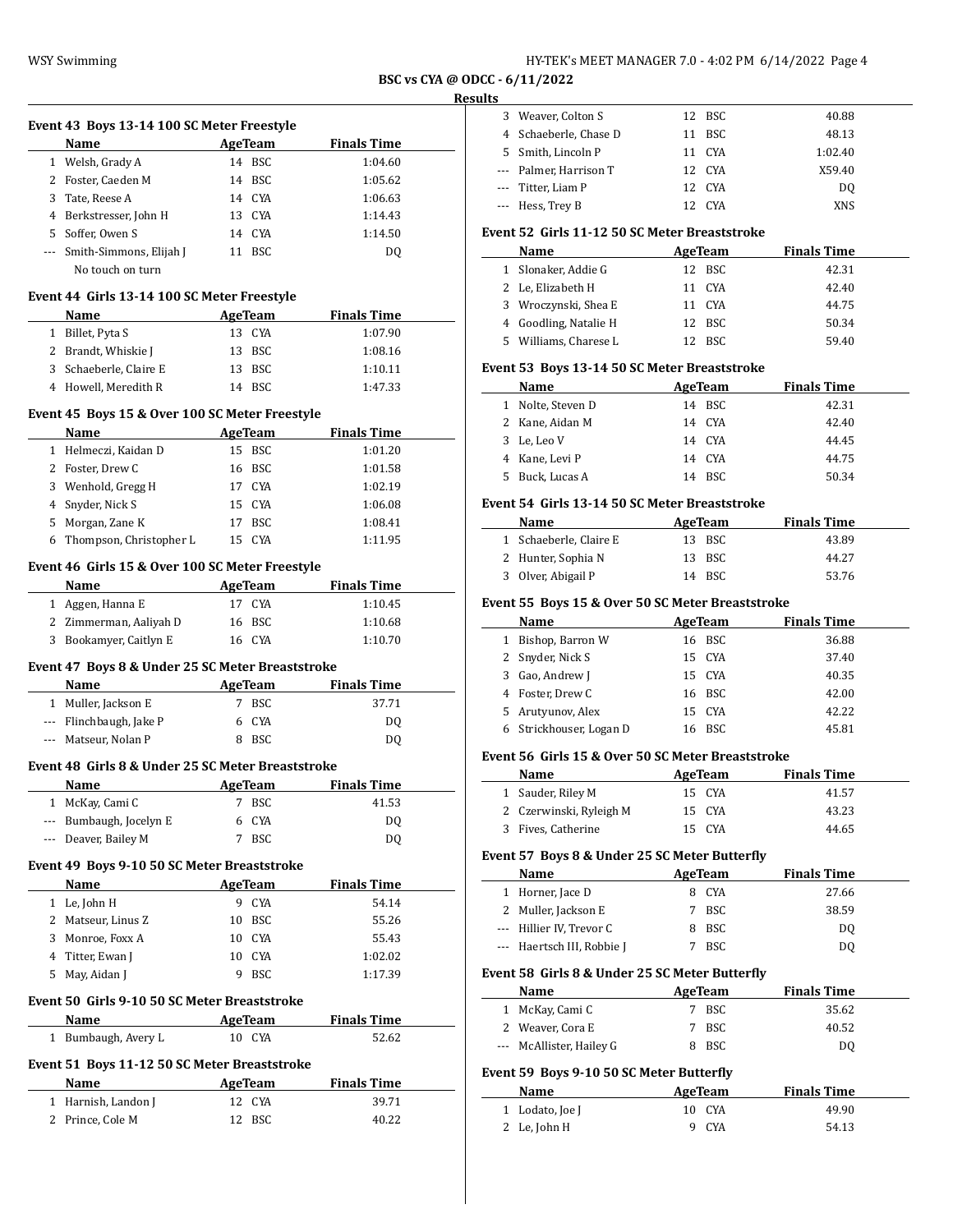| HY-TEK's MEET MANAGER 7.0 - 4:02 PM 6/14/2022 Page 5 |  |  |
|------------------------------------------------------|--|--|
|------------------------------------------------------|--|--|

| (Event 59 Boys 9-10 50 SC Meter Butterfly)<br>Name           |        | <b>AgeTeam</b> | <b>Finals Time</b>                     |
|--------------------------------------------------------------|--------|----------------|----------------------------------------|
| 3 Matseur, Linus Z                                           |        | 10 BSC         | 1:01.26                                |
| 4 Dopp, Jackson D                                            |        | 10 CYA         | 1:04.30                                |
|                                                              |        |                |                                        |
| Event 60 Girls 9-10 50 SC Meter Butterfly                    |        |                |                                        |
| Name                                                         |        | AgeTeam        | <b>Finals Time</b>                     |
| 1 Bumbaugh, Avery L                                          |        | 10 CYA         | 47.57                                  |
| 2 Hinkle, Abbie E                                            |        | 10 BSC         | 52.16                                  |
| Event 61 Boys 11-12 50 SC Meter Butterfly                    |        |                |                                        |
| Name                                                         |        | <b>AgeTeam</b> | <b>Finals Time</b>                     |
| 1 Muller, William H                                          |        | 12 BSC         | 35.56                                  |
| 2 Grey, Aiden T                                              |        | 11 BSC         | 36.19                                  |
| 3 Harnish, Landon J                                          |        | 12 CYA         | 39.78                                  |
| 4 Bart, Tyler J                                              |        | 11 BSC         | 42.02                                  |
| 5 King, Bennett S                                            |        | 12 CYA         | 50.26                                  |
| 6 Smith. Lincoln P                                           |        | 11 CYA         | 1:04.41                                |
|                                                              |        |                |                                        |
| Event 62 Girls 11-12 50 SC Meter Butterfly                   |        |                |                                        |
| Name                                                         |        | <b>AgeTeam</b> | <b>Finals Time</b>                     |
| 1 Le, Elizabeth H                                            |        | 11 CYA         | 42.82                                  |
| 2 Slonaker, Addie G                                          |        | 12 BSC         | 43.26                                  |
| 3 Goodling, Natalie H                                        |        | 12 BSC         | 46.02                                  |
| 4 Klinke, Alexis A                                           |        | 11 BSC         | 47.28                                  |
| 5 Wroczynski, Shea E                                         |        | 11 CYA         | 57.57                                  |
| Dennis, Gwenyth O                                            |        | 11 CYA         | DQ                                     |
|                                                              |        |                |                                        |
| Event 63 Boys 13-14 50 SC Meter Butterfly                    |        |                |                                        |
| <b>Name</b>                                                  |        | <b>AgeTeam</b> | <b>Finals Time</b>                     |
| 1 Flemister, E.D                                             |        | 14 CYA         | 31.78                                  |
| 2 Nolte, Steven D                                            |        | 14 BSC         | 32.75                                  |
| 3 Welsh, Grady A                                             |        | 14 BSC         | 33.25                                  |
| 4 Seitz, Josh L                                              |        | 14 CYA         | 33.49                                  |
| 5 Kane, Levi P                                               |        | 14 CYA         | 40.70                                  |
| Event 64 Girls 13-14 50 SC Meter Butterfly                   |        |                |                                        |
| Name                                                         |        | <b>AgeTeam</b> | <b>Finals Time</b>                     |
| 1 Brandt, Whiskie J                                          | 13     | BSC            | 34.50                                  |
| 2 Olver, Abigail P                                           |        | 14 BSC         | 48.50                                  |
|                                                              |        |                |                                        |
| Event 65 Boys 15 & Over 50 SC Meter Butterfly                |        |                |                                        |
| Name                                                         |        | <b>AgeTeam</b> | <b>Finals Time</b>                     |
| 1 Wenhold, Gregg H                                           | 17     | CYA            | 30.39                                  |
| 2 Helmeczi, Kaidan D                                         | 15     | BSC            | 31.13                                  |
| 3 Morgan, Zane K                                             | 17     | BSC            | 32.28                                  |
| 4 Hendershot, Carter R                                       | 16     | <b>CYA</b>     | 32.33                                  |
| 5 Arutyunov, Alex                                            | 15     | CYA            | 38.76                                  |
| Event 66 Girls 15 & Over 50 SC Meter Butterfly               |        |                |                                        |
|                                                              |        | <b>AgeTeam</b> |                                        |
| Name                                                         |        |                | <b>Finals Time</b>                     |
|                                                              |        |                | 35.10                                  |
| 1 Bookamyer, Caitlyn E                                       | 16 CYA |                | 35.47                                  |
| 2 Zimmerman, Aaliyah D                                       |        | 16 BSC         |                                        |
| 3 Czerwinski, Ryleigh M                                      |        | 15 CYA         | 36.00                                  |
| 4 Fives, Catherine                                           |        | 15 CYA         | 41.57                                  |
|                                                              |        |                |                                        |
| Event 67 Boys 8 & Under 100 SC Meter Freestyle Relay<br>Team |        |                |                                        |
|                                                              |        | Relay          | <b>Finals Time</b>                     |
| 1 BSC<br>1) Hillier IV, Trevor C 8                           |        | А              | 2:00.12<br>2) Haertsch III, Robbie J 7 |

# **Results Event 68 Girls 8 & Under 100 SC Meter Freestyle Relay**

| Event 68 Girls 8 & Under 100 SC Meter Freestyle Relay |                          |                         |                       |  |
|-------------------------------------------------------|--------------------------|-------------------------|-----------------------|--|
|                                                       | Team                     | Relay                   | <b>Finals Time</b>    |  |
|                                                       | <b>BSC</b>               | A                       | 2:28.21               |  |
|                                                       | 1) Weaver, Cora E 7      | 2) Colin, Cece J 8      |                       |  |
|                                                       | 3) McKay, Cami C 7       |                         | 4) Miller, Haidyn J 6 |  |
| 2                                                     | CYA                      | A                       | 2:46.93               |  |
|                                                       | 1) Bumbaugh, Jocelyn E 6 | 2) Russell, Scarlett 07 |                       |  |
|                                                       | 3) McAllister, Carys R 7 |                         | 4) Smith, Maeve M 6   |  |
|                                                       |                          |                         |                       |  |

# **Event 69 Boys 9-10 200 SC Meter Freestyle Relay**

| Team                      | Relay             | <b>Finals Time</b>         |
|---------------------------|-------------------|----------------------------|
| BSC.                      | А                 | 2:28.21                    |
| 1) Bart, Jason T 9        | 2) May, Aidan J 9 |                            |
| 3) Matseur, Linus Z 10    |                   | 4) Howell, Peter T 10      |
| <b>CYA</b><br>2           | А                 | 3:51.26                    |
| 1) Lodato, Joe J 10       |                   | 2) Friedrich, Matthew R 10 |
| 3) McCracken, Daniel A 10 |                   | 4) Ostrom, Paxton J 9      |

#### **Event 70 Girls 9-10 200 SC Meter Freestyle Relay**

| Team                   | Relav                     | <b>Finals Time</b> |
|------------------------|---------------------------|--------------------|
| - BSC                  |                           | 4:14.06            |
| 1) Hinkle, Abbie E 10  | 2) Deaver, Bailey M 7     |                    |
| 3) Miller, Harmoni J 8 | 4) McAllister, Hailey G 8 |                    |

# **Event 71 Boys 11-12 200 SC Meter Freestyle Relay**

|   | Team                        | Relay                 | <b>Finals Time</b> |
|---|-----------------------------|-----------------------|--------------------|
| 1 | <b>BSC</b>                  | A                     | 2:13.69            |
|   | 1) Schaeberle, Chase D 11   | 2) Bart, Tyler $[11]$ |                    |
|   | 3) Grey, Aiden T 11         | 4) Weaver, Ty M 11    |                    |
|   | 2 CYA                       | A                     | 2:52.06            |
|   | 1) Flinchbaugh, Elijah K 11 | 2) Young, Aaron E 11  |                    |
|   | 3) Titter, Liam P 12        | 4) Monroe, Chase R 11 |                    |
| 3 | <b>CYA</b>                  | B                     | 3:09.11            |
|   | 1) Curley, Brycen E 12      | 2) Mair, Carson 11    |                    |
|   | 3) Palmer, Harrison T 12    | 4) Palmer, James S 12 |                    |

#### **Event 72 Girls 11-12 200 SC Meter Freestyle Relay**

|    | Team                      | Relay | <b>Finals Time</b>      |
|----|---------------------------|-------|-------------------------|
|    | <b>BSC</b>                | А     | 2:30.62                 |
|    | 1) Goodling, Natalie H 12 |       | 2) Klinke, Alexis A 11  |
|    | 3) McKay, Kendall L 11    |       | 4) Slonaker, Addie G 12 |
| 2. | <b>CYA</b>                | А     | 6:05.59                 |
|    | 1) Tice, Alivia R 9       |       | 2) Dietz, Braelyn L 10  |
|    | 3) Keenan, Ellie M 6      |       | 4) Kauffman, Addie G 10 |

# **Event 73 Boys 13-14 200 SC Meter Freestyle Relay**

|    | Team                       | Relay                 | <b>Finals Time</b> |
|----|----------------------------|-----------------------|--------------------|
|    | <b>CYA</b>                 | А                     | 2:08.70            |
|    | 1) Kane, Aidan M 14        | 2) Kane, Levi P 14    |                    |
|    | 3) Welsh, Austin E 14      | 4) Tate, Reese A 14   |                    |
| 2. | <b>CYA</b>                 | В                     | 2:10.02            |
|    | 1) Berkstresser, John H 13 | 2) Soffer, Owen S 14  |                    |
|    | 3) Seitz, Josh L 14        | 4) Flemister, E. D 14 |                    |
|    |                            |                       |                    |

# **Event 74 Girls 13-14 200 SC Meter Freestyle Relay**

|    | Team                       | Relav | <b>Finals Time</b>      |
|----|----------------------------|-------|-------------------------|
| 1. | -BSC                       | A     | 2:11.95                 |
|    | 1) Schaeberle, Claire E 13 |       | 2) Olver, Abigail P 14  |
|    | 3) Hunter, Sophia N 13     |       | 4) Brandt, Whiskie J 13 |